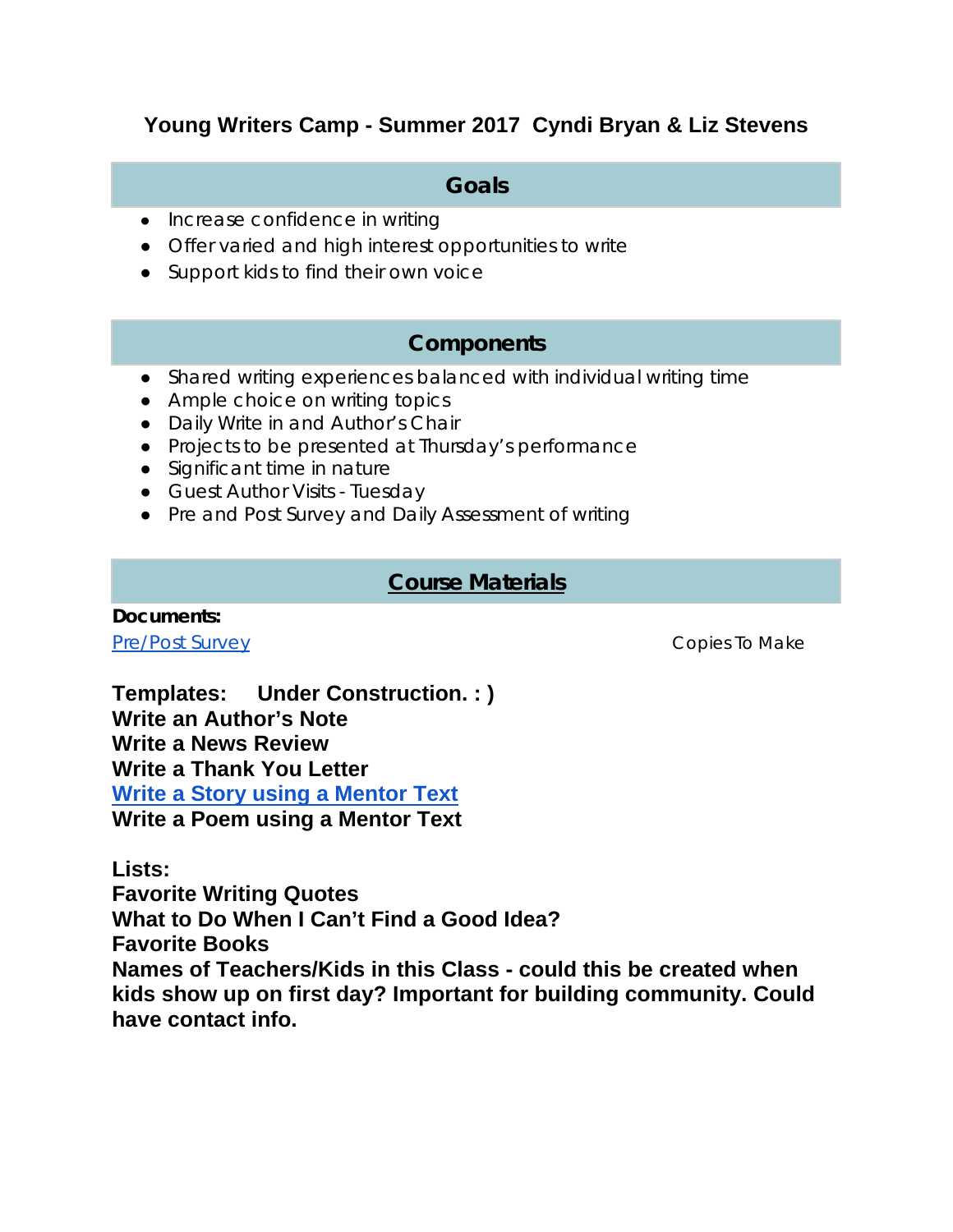#### **Books:**

The World in a Second by Isabel Minmos Martins Pablo Neruda: Poet of the People by Monica Brown Look Up! By Jung Jin-Ho If She Only Knew Me by Jeff Gray and Heather Thomas Milwaukee Sketchbook by Fran Bauer Liz's poetry books Short Cut by Donald Crews

**Tech:** [Literacy EdTech](https://docs.google.com/document/d/1XGG4Cz5o40RoLWLqN-g_nNOiUb0hj-GXUViDAyqHX1M/edit) Resources

#### **Supplies:**

Paper for making mini-books. **Glue** Contact paper to put on Notebooks. Stickers, old Magazines, printed text/images to use for Notebook collage Printed names in black to put on Notebooks.

Pens? Pencils? Neat writing tools.

Lunch Recess fun toys. Frisbee? A lawn game? Parachute? Talking Stick/object Index cards Madison Postcards Author's Chair? - carpet. Stuffed animal. Comfy chair. Make it special.

## **Daily Plan**

#### **Timings Doc**

#### **[Complete Lessons](https://docs.google.com/document/d/1c9RonmDyUksqT4D-OrHrs5KGBvoLttg2Wh8sbUOIBXk/edit)**

| <b>Monday</b>           | Tuesday                | Wednesday                             | Thursday               |
|-------------------------|------------------------|---------------------------------------|------------------------|
| $9:00:$ Welcome/        | 9:00: Write In         | 9:00: Write In                        | 9:00: Write In         |
| Overview                | 9:15: Author Visits    | 9:15: Mini Lessons & Mentor           | 9:15: Mini Lessons &   |
| 9:15: Write In          | 11:15 Author's Chair - | Texts                                 | Mentor Texts           |
| 9:30 Mini Lessons &     | reflection on visits   | 11:15 Author's Chair -                | 11:15 Author's Chair - |
| Mentor Texts            |                        | Rehearse for Thursday                 | Rehearse               |
|                         | 11:30 Lunch/Play       |                                       | 11:30 Lunch/Play       |
| 11:15 Intro to Author's | 12:15 Writing Time     | 11:30 Lunch/Play                      | 12:15 Writing Time     |
| Chair                   |                        | 12:15 Writing Time                    |                        |
| 11:30 Lunch/Play        | 1:45 Author's Chair    |                                       | 1:45 Author's Chair    |
| 12:15 Writing Time      | 2:00 Dismissal         | 1:45 Author's Chair<br>2:00 Dismissal | 2:00 Dismissal         |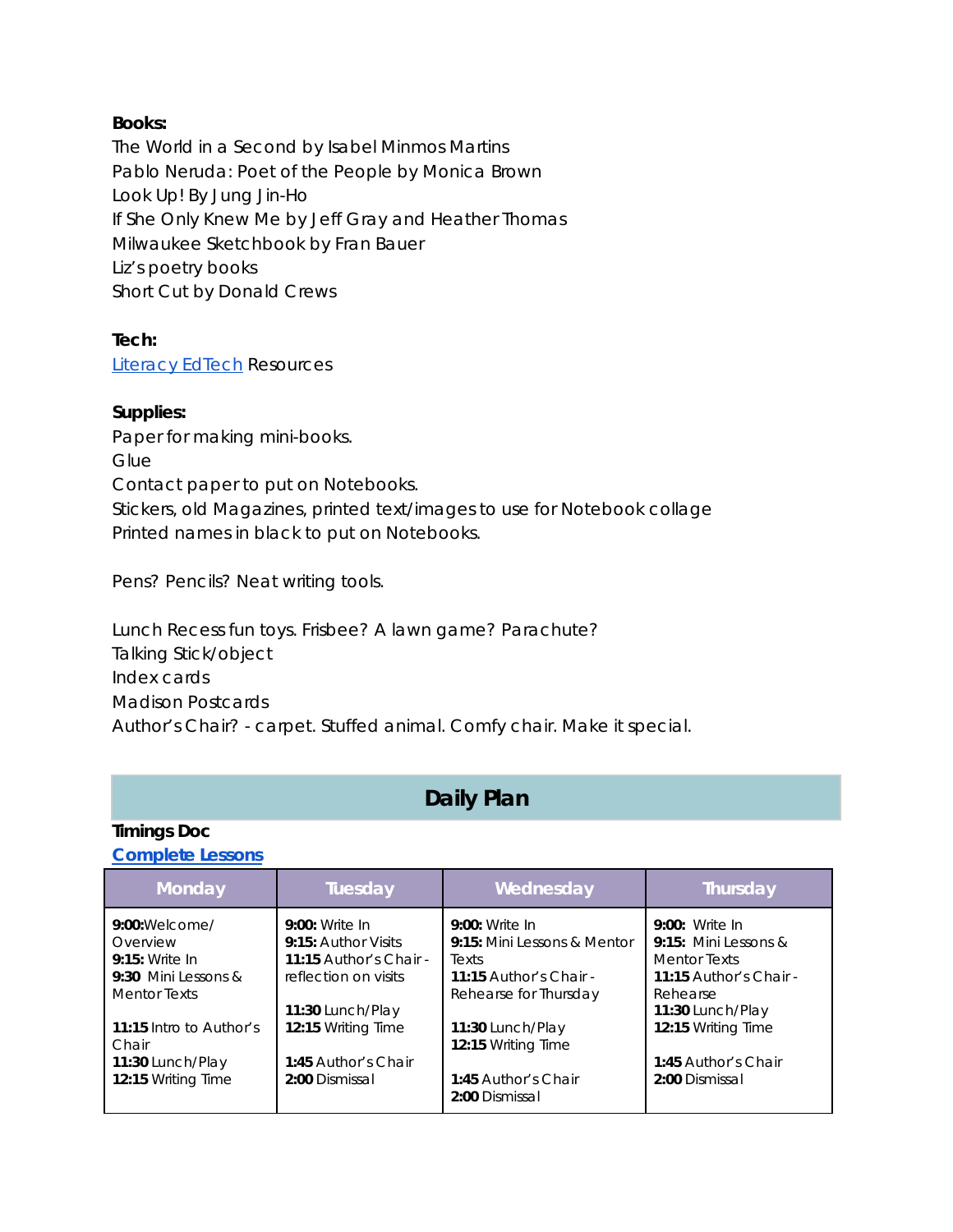## **Plan: [Course Materials](https://docs.google.com/document/d/1KlZJOQeH-4ucA03cnqtgwhUyaf6m9UG1TY-2msLzoqw/edit) Monday morning Getting to Know You/Writing**

| Goals:                                                                                                                                                                                                                                                                                                                                                              | 9:30-10:15                                                                                                                                                                                                                                                                                                                                                                                                                                                                                                                                                             | 10:15-10:45                                                                                                                                                                                                                                                                                                    | 10:45-11:15                                                                                                                                                                                                                                                                                                                                                                                                                                                                                      | 11:15-11:30                                                                                                                                                                                                                                                                                                                                                                                                                                                                                                                       |
|---------------------------------------------------------------------------------------------------------------------------------------------------------------------------------------------------------------------------------------------------------------------------------------------------------------------------------------------------------------------|------------------------------------------------------------------------------------------------------------------------------------------------------------------------------------------------------------------------------------------------------------------------------------------------------------------------------------------------------------------------------------------------------------------------------------------------------------------------------------------------------------------------------------------------------------------------|----------------------------------------------------------------------------------------------------------------------------------------------------------------------------------------------------------------------------------------------------------------------------------------------------------------|--------------------------------------------------------------------------------------------------------------------------------------------------------------------------------------------------------------------------------------------------------------------------------------------------------------------------------------------------------------------------------------------------------------------------------------------------------------------------------------------------|-----------------------------------------------------------------------------------------------------------------------------------------------------------------------------------------------------------------------------------------------------------------------------------------------------------------------------------------------------------------------------------------------------------------------------------------------------------------------------------------------------------------------------------|
| Intros, procedures,<br>and goals for the<br>week<br>Bathroom breaks -<br>go as needed<br>Lunch - details<br>See where we are at<br>and get to know one<br>another<br>Produce a<br>community writing<br>project to be read at<br>Thursday's Writing<br>Celebration<br>Have some writing<br>time.<br>Have some time in<br>nature.<br>Have fun!<br>(not in that order) | Intro cover<br>decorating project.<br>Talk about one<br>another as we make<br>our covers.<br>Purpose: design a<br>unique cover that<br>makes your<br>notebook yours. Use<br>words, images,<br>design that reflects<br>you. Make sure your<br>name is on your<br>notebook in big<br>letters. This will be<br>your nametag.<br>Do Pre-Writing<br>Survey. Turn in.<br>Start working on a<br>Writing List on front<br>page. What I like to<br>write about: OR<br>What I like to explore<br>*Make names for<br>notebooks ahead in<br>different fonts. Or<br>bring next day. | Read Aloud<br>The World in a<br>Second.<br>Focus: Perspective<br>Goal: Get kids<br>thinking about other<br>places at this time.<br>Read, Discuss<br>"Mentor Texts".<br>Use this book as a<br>Mentor Text to write<br>your own version of<br>World in a Second.<br>Prepare: Google Doc<br>of parts of the text. | Writing Time.<br>Rewrite<br>World in a Second<br><b>Mentor Writing</b><br>Using your own<br>perspective<br><b>Or</b><br>Practice using<br>another mentor text<br>to guide your writing<br><b>Or</b><br>Your choice<br>Goal:<br>We are writing to<br>explore a topic we<br>want to write about<br>further.<br>Don't worry so much<br>about an audience<br>now. Just write and<br>see what happens!<br>Have some "I'm<br>stuck" sheets with<br>writing prompts, just<br>in case some are<br>stuck. | Intro to Author's<br>Chair.<br>Tell kids every day<br>you will have a<br>chance to read like<br>an author.<br>Becoming an author<br>means<br>pretending/play<br>acting the part.<br>This will be our<br>practice time.<br>Today, we'll read<br>aloud a short poem<br>already read (unless<br>you want to read<br>something you've<br>written today)<br>No critiquing.<br>Only supporting.<br>It takes courage to<br>read in front of<br>others.<br>Let's celebrate that<br>we've tried. We will<br>have every day to<br>practice. |

**Monday afternoon Getting to Know You/Writing**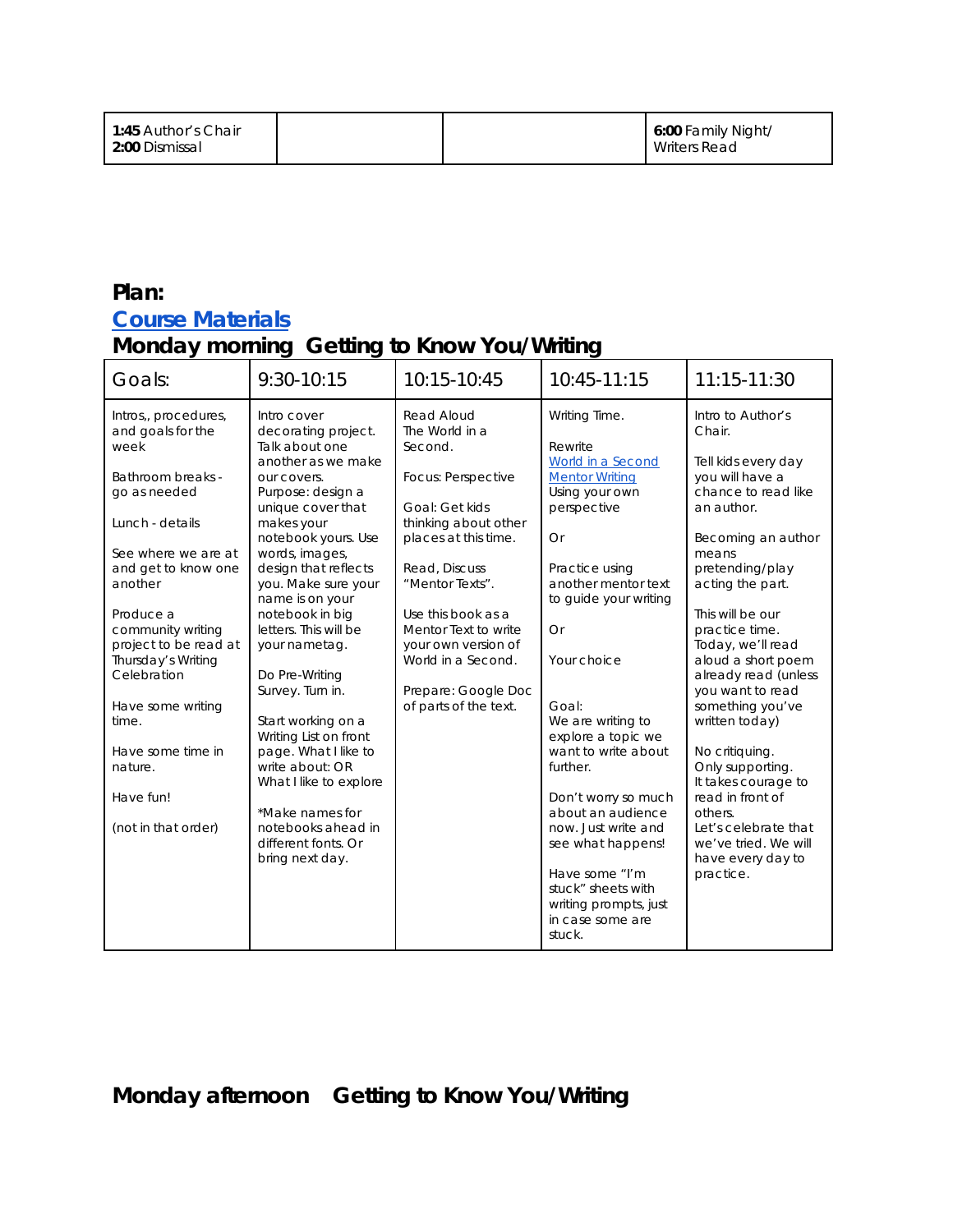| Goals:                                                                                                                                             | 12:15-12:30                                                                                                                                                                                                                                                                                         | $12:30-1:30$                                                                                                                                                                                                                   | $1:30-1:45$                                                                                                                                                                                                                            | $1:45-2:00$                                                                                                                             |
|----------------------------------------------------------------------------------------------------------------------------------------------------|-----------------------------------------------------------------------------------------------------------------------------------------------------------------------------------------------------------------------------------------------------------------------------------------------------|--------------------------------------------------------------------------------------------------------------------------------------------------------------------------------------------------------------------------------|----------------------------------------------------------------------------------------------------------------------------------------------------------------------------------------------------------------------------------------|-----------------------------------------------------------------------------------------------------------------------------------------|
| Practice using a<br>Mentor Text to inspire<br>your writing.<br>Continue writing.<br>Learn about the<br>Author's Chair.<br>Prepare for<br>tomorrow. | Read Aloud<br>At the Same<br>Moment, Around the<br>World<br><b>Activity for Mentor</b><br>Text:<br>Take a walk thru<br>Nature Preserve. Stop<br>and write about<br>things that you see.<br>Writing Marathon?<br>OR.<br>Make a list of things<br>you can write about.<br>OR.<br>Liz's Scavenger Hunt | <b>Writing Time</b><br>Encourage kids to<br>look at books to use<br>as mentor texts.<br>Write their own<br>picture books.<br>(Angela Richardson<br>doc)<br>Or<br>Adapt a piece of<br>writing you did today<br>Or<br>use a poem | Preview<br>Wednesday's<br>activity:<br>Make a Picture Book.<br>Make a quick book.<br>Add text, mentor text<br>style.<br>Be thinking about<br>which story you<br>would like to publish.<br>We will start with that<br>tomorrow morning. | Author's Chair.<br>Have one short piece<br>to read aloud.<br>One piece of writing<br>you liked today.<br>Read it loudly and<br>proudly. |

## **Tuesday morning - Author Visits/Writing**

| Goals:                                                                                                                                                                                                                                                                                                                                                        | $9:15-11:15$                                                                                                       | 11:15-11:30                                                                                                 | 11:15-11:30                                                                                                                                                               |
|---------------------------------------------------------------------------------------------------------------------------------------------------------------------------------------------------------------------------------------------------------------------------------------------------------------------------------------------------------------|--------------------------------------------------------------------------------------------------------------------|-------------------------------------------------------------------------------------------------------------|---------------------------------------------------------------------------------------------------------------------------------------------------------------------------|
| <b>Hearing from Writing</b><br><b>Mentors</b><br><b>Writing Production Day</b><br>Add names to note<br>books.<br>Publish picture book.<br>Goal:<br>Write an Author's Note.<br>Describe yourself.<br>Think of yourself as a writer.<br>What would you say to<br>encourage your readers to<br>read your book?<br>Ask the visiting authors<br>what they'd write. | <b>Author Visits</b><br>Have students jot their<br>reactions as they hear<br>each speaker.<br>Use Review template. | Writing Time.<br>Write a review on today's<br>author visits.<br>Use template or write in<br>your own style. | OR - Author's Chair.<br>Read your written reactions<br>to today's authors.<br>Remember:<br>Author's Chair is a time to<br>celebrate today!<br>Practice being<br>an author |

## **Tuesday afternoon - Reflecting/Writing**

| Goals: | 12:15-12:30                                                                                                                                                                                               | $12:30-1:30$                                                                                                                                                                       | $1:30-1:45$                                                                                                                                                               | $1:45-2:00$                                                                                                                             |
|--------|-----------------------------------------------------------------------------------------------------------------------------------------------------------------------------------------------------------|------------------------------------------------------------------------------------------------------------------------------------------------------------------------------------|---------------------------------------------------------------------------------------------------------------------------------------------------------------------------|-----------------------------------------------------------------------------------------------------------------------------------------|
|        | Read Aloud<br>Pablo Neruda: Poet<br>of the People<br><b>Activity for Mentor</b><br>Text:<br>Take a walk thru<br>Nature Preserve.<br>Sketch something<br>you see and<br>describe it with<br>powerful words | <b>Writing Time</b><br>Encourage kids to<br>look at books to use<br>as mentor texts.<br>Continue pieces<br>started in the<br>morning<br>OR<br>Continue their own<br>picture books. | Preview tomorrow's<br>activity: Make a<br>Picture Book.<br>Be thinking about<br>which story you<br>would like to publish.<br>We will start with that<br>tomorrow morning. | Author's Chair.<br>Have one short piece<br>to read aloud.<br>One piece of writing<br>you liked today.<br>Read it loudly and<br>proudly. |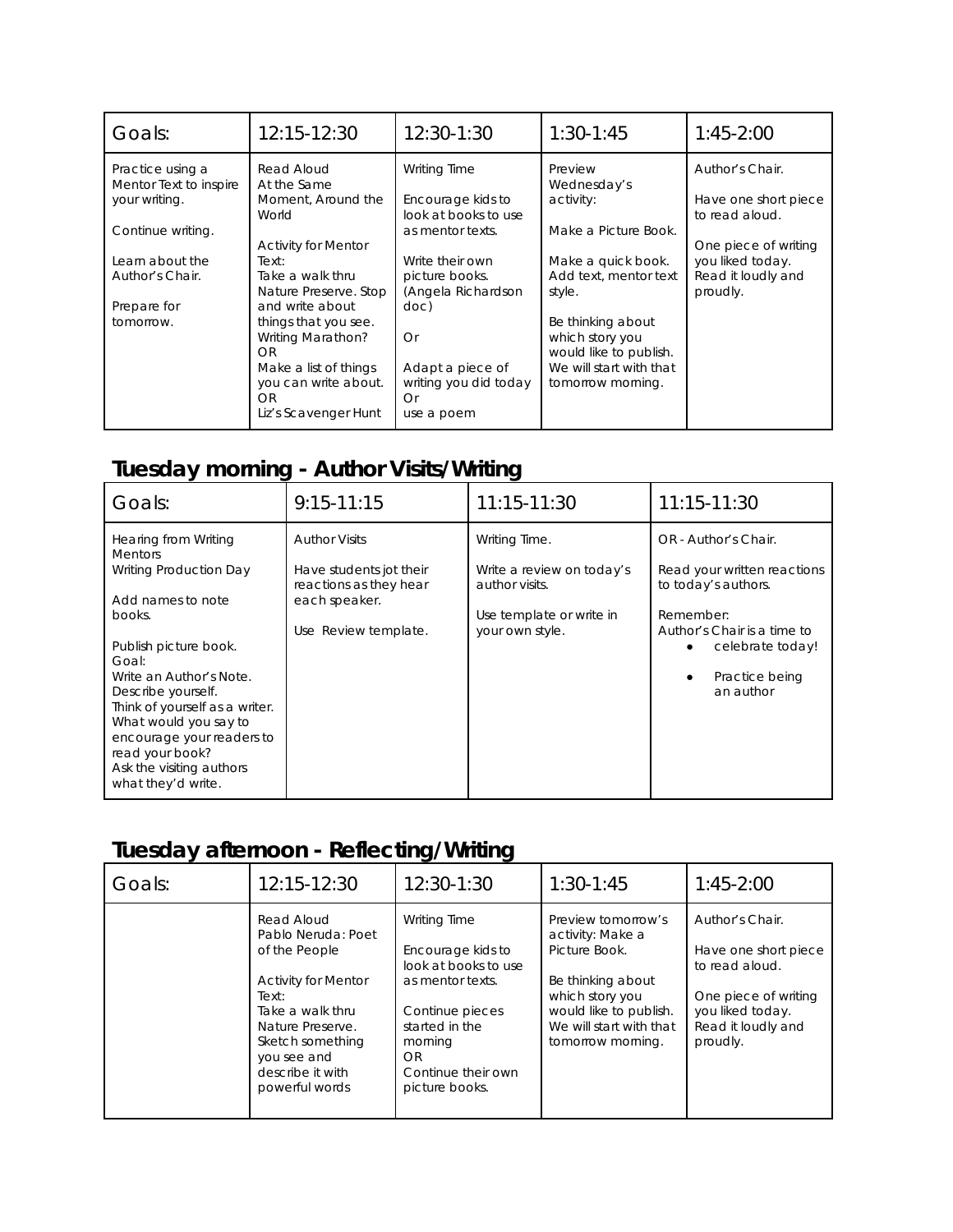| Mentor Text:<br>Milwaukee<br>Sketchbook (share<br>midwalk) | Write their own<br>About the Author.<br>(We take pics around<br>Nature Preserve?)<br>(Write on an index<br>card and we will use<br>these for Thursday's<br>presentation?) |  |  |
|------------------------------------------------------------|---------------------------------------------------------------------------------------------------------------------------------------------------------------------------|--|--|
|------------------------------------------------------------|---------------------------------------------------------------------------------------------------------------------------------------------------------------------------|--|--|

# **Wednesday morning - Finish Writing/Begin Revision**

| Goals: | 9:30-10:15                                                          | 10:15-10:45                                                                                                                                                                                                                                          | 10:45-11:15                                                                                                                                                                                                                                                                                                 | 11:15-11:30                                                                                                                                                                                                                                                                            |
|--------|---------------------------------------------------------------------|------------------------------------------------------------------------------------------------------------------------------------------------------------------------------------------------------------------------------------------------------|-------------------------------------------------------------------------------------------------------------------------------------------------------------------------------------------------------------------------------------------------------------------------------------------------------------|----------------------------------------------------------------------------------------------------------------------------------------------------------------------------------------------------------------------------------------------------------------------------------------|
|        | <b>Writing Production</b><br>and Revision Day<br><b>Book Making</b> | Read Aloud Shortcut.<br>by Donald Crews<br>Use this book as a<br>Mentor Text to write<br>your own version.<br>Work on their writing<br>for Thursday evening.<br>Finish putting their<br>Picture Book (or other<br>piece) into their<br>handmade book | Writing Time.<br>Conferencing!<br>Practice using<br>another mentor text<br>to quide your writing<br><b>OR</b><br>Your choice<br>Goal:<br>We are writing to<br>explore a topic we<br>want to write about<br>further.<br>Don't worry so much<br>about an audience<br>now. Just write and<br>see what happens! | Author's Chair.<br>Longer today to<br>preview tomorrow<br>evening?<br>Have students read<br>pieces in different<br>places. Inside.<br>Outside. As we walk<br>in Nature Preserve,<br>find a favorite spot.<br>Do this before lunch<br>so kids have a<br>chance to reflect<br>and think. |
|        |                                                                     |                                                                                                                                                                                                                                                      | Have some "I'm<br>stuck" sheets with<br>writing prompts, just<br>in case some are<br>stuck.                                                                                                                                                                                                                 |                                                                                                                                                                                                                                                                                        |

# **Wednesday afternoon - Finish Writing/Finish Revision/Rehearse**

| Goals: | 12:15-12:30                                                                                                                                                                                                                                                          | 12:30-1:30                                                                                                                                                                                                                                                       | $1:30-1:45$                         | $1:45-2:00$     |
|--------|----------------------------------------------------------------------------------------------------------------------------------------------------------------------------------------------------------------------------------------------------------------------|------------------------------------------------------------------------------------------------------------------------------------------------------------------------------------------------------------------------------------------------------------------|-------------------------------------|-----------------|
|        | Read Aloud<br>Sharing your writing?<br>Inspiration Writing?<br>Teachers share their<br>own writing!<br><b>Activity for Mentor</b><br>Text:<br>Take a walk thru<br>Nature Preserve. Stop<br>and write about<br>things that you see.<br>Writing Marathon?<br><b>OR</b> | <b>Writing Time</b><br>Revision Time.<br>This should be<br>dispersed throughout<br>the day so we can<br>catch all of them.<br>Make sure we've<br>had adequate<br>conferencing time so<br>kids feel like they've<br>been able to do<br>what's<br>needed/expected. | Partner<br>Reading/Writing<br>time. | Author's Chair. |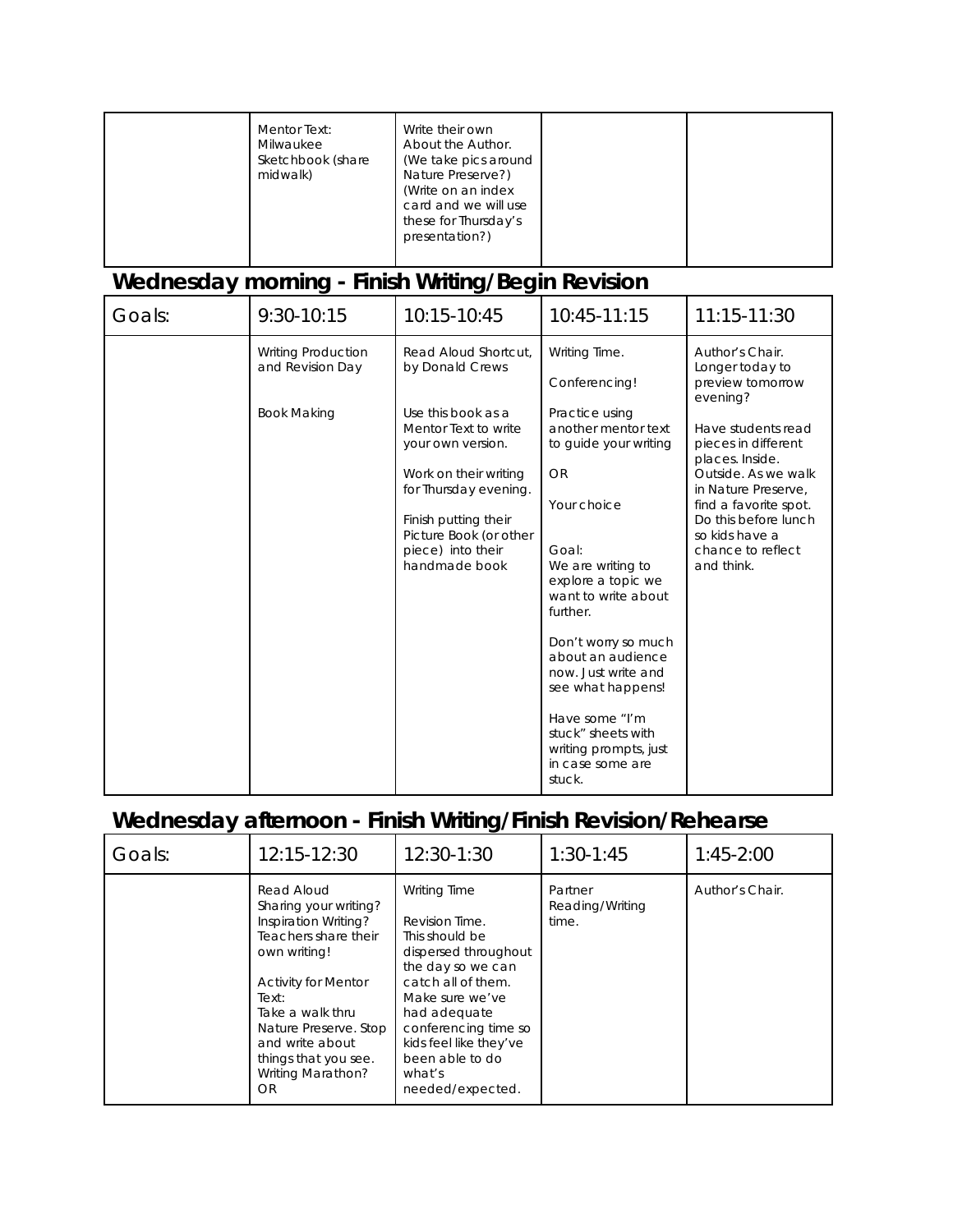|  |  | Make a list of things<br>you can write about. Free Choice Time |  |  |  |
|--|--|----------------------------------------------------------------|--|--|--|
|--|--|----------------------------------------------------------------|--|--|--|

## **Thursday morning-Finish Writing/Finish Revision/Rehearse**

| Goals: | 9:30-10:15                                                                                                                                                                 | 10:15-10:45                                                                                                                                                                                                                                                                                                                                                          | 10:45-11:15                                                                                                                                                                                                                                                                                                                                                                                                                                  | 11:15-11:30                                                                                                                                                                                                                                                                                                                                                                                                             |
|--------|----------------------------------------------------------------------------------------------------------------------------------------------------------------------------|----------------------------------------------------------------------------------------------------------------------------------------------------------------------------------------------------------------------------------------------------------------------------------------------------------------------------------------------------------------------|----------------------------------------------------------------------------------------------------------------------------------------------------------------------------------------------------------------------------------------------------------------------------------------------------------------------------------------------------------------------------------------------------------------------------------------------|-------------------------------------------------------------------------------------------------------------------------------------------------------------------------------------------------------------------------------------------------------------------------------------------------------------------------------------------------------------------------------------------------------------------------|
|        | Do Post-Writing<br>Survey. Turn in.<br>(Better now bc we<br>can review and<br>follow up w kids if<br>needed)<br>Publish Day<br>More Bookmaking<br><b>OR</b><br>Memory Book | Read Aloud?<br>Celebration book?<br>Miss Rumphius?<br>Art in the Community<br>book?<br>One Hen?<br>Maybe Something<br>Beautiful<br>How to use your<br>writing to make the<br>world a better place.<br>Write a letter or<br>postcard.<br>Milwaukee<br>Sketchbooks.<br>Lynda Barry Syllabus.<br>Kid books?<br>Past GMWP Young<br>Writers anthologies?<br>Explore time. | Writing Time.<br>Goal:<br>Revise your writing.<br>Meet with teacher to<br>check, to practice<br>reading aloud.<br>Other activities:<br>More writing.<br>More reading.<br>Practice what it feels<br>like to be an author:<br>Memory Book. Give<br>kids an autograph<br>book to sign and<br>write a note.<br>Finish About the<br>Author<br>Finish letter or<br>postcard<br>Write a letter to a<br>favorite author. We<br>will mail it for you. | Intro to Author's<br>Chair.<br>Pretend it's tonight.<br>Practice reading with<br>a microphone.<br>Practice how we'll all<br>go up.<br>Read a Community<br>Piece.<br>Read a solo piece,<br>The World in one Day<br>as a Community<br>piece?<br>Narrate to audience<br>how we used Mentor<br>Texts to guide our<br>writing. Show this as<br>an example. Show<br>book.<br>If time, show kids'<br>script to see<br>changes. |

## **Thursday afternoon-Finish Revision/Rehearse/Celebrate!**

| Goals:                             | 12:15-12:30 | $12:30 - 1:30$                              | $1:30-1:45$                             | $1:45-2:00$                            |
|------------------------------------|-------------|---------------------------------------------|-----------------------------------------|----------------------------------------|
| Get ready for<br>tonight's Writing | Read Aloud  | <b>Writing Time</b>                         | Preview this<br>evening's activity.     | Author's Chair.                        |
| Celebration                        |             | <b>Poetry Stations</b><br>outside - At each | Rehearse                                | Have one short piece<br>to read aloud. |
| Celebrate!                         |             | station, they read a<br>book and do a       | Community writing<br>again World in One | One piece of writing                   |